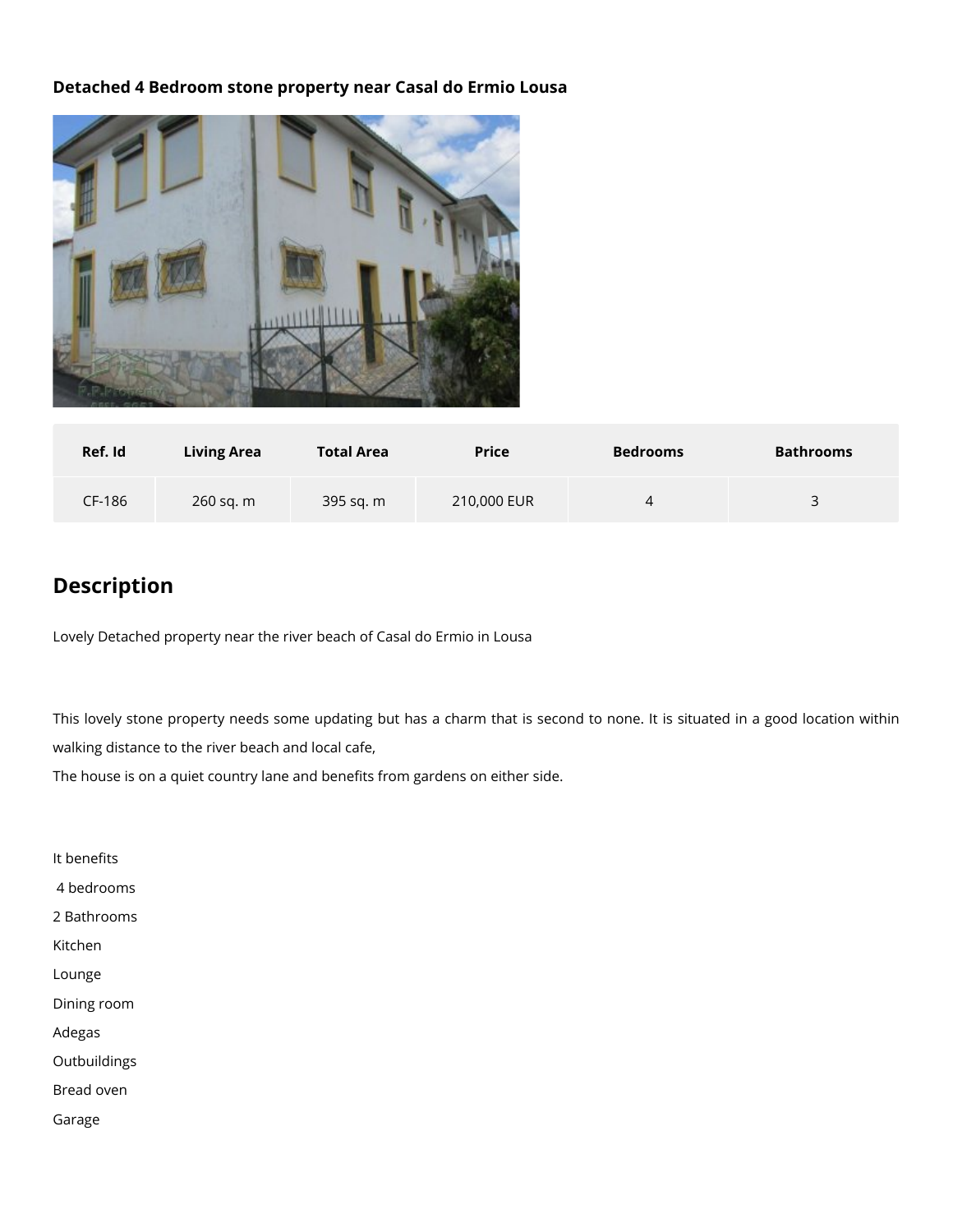This lovely property has an entrance to the ground floor which are currently used as adegas or storage, an internal stairs would make this property double the current living space, which could then be a 6 or 7 bedroom property

Double gates open up into a large courtyard with outbuildings on one side and the main house on the other The ground floor has a kitchen and bread oven room in the outbuilding, then in the main house on the ground floor there is a wine cellar and 3 large rooms which could become whatever you want them to be, a garage and a service bathroom with wc and sink basin.

A stairs leads up the first floor and into the kitchen which has wooden wall and base units with marble worktop built in oven with hob above and electric water heater.

A door leads into the dining room, a very welcoming room with double aspect windows,with external shutter blinds, an open fireplace and lovely views.

Next is the first bedroom with a window to the front of the property,which then leads onto the second bedroom bigger than the first double room again with a window to the front of the property, Bedroom 3 is next along the corridor again a double room and a nice light room.

Further Along the corridor is the family bathroom with shower unit bidet sink basin and wc.

Moving forward along the corridor to the end of the property is the master bedroom. It is a lovely size with double aspect windows, parquet flooring and room to add an en suite here if wanted. A door then leads to a staircase which in turn leads down the front of the house.

Heading back to the dining room there is a second corridor that leads into the second part of the house which has its own Lounge, bathroom with full bath and its own entrance door with access to the veranda and courtyard below.

This property is very well designed with 2 parts to the house so if wanted would make a good rental income.

There are Gardens to the front mainly paved with flower beds to the front and a piece of flat land behind the outbuildings ideal